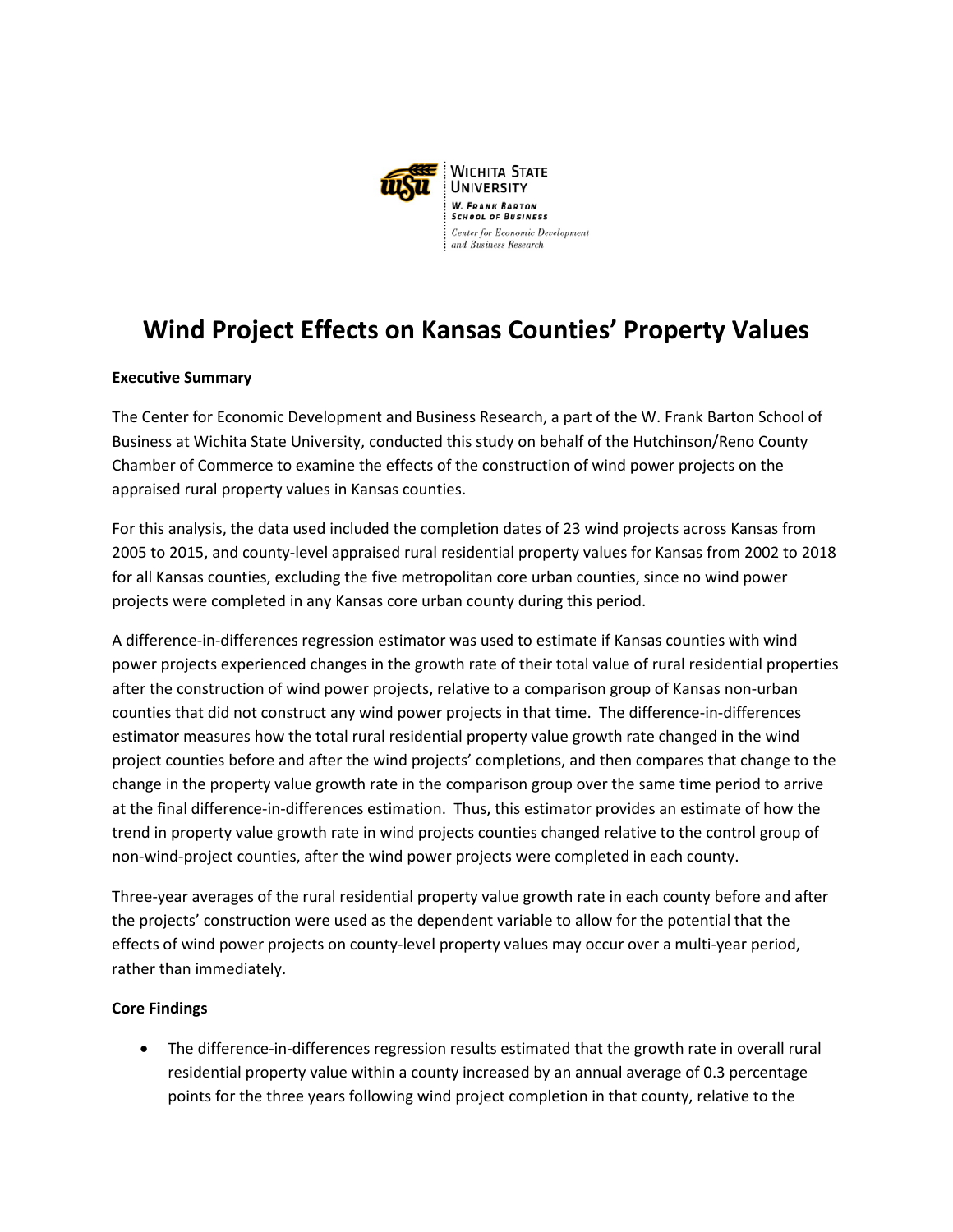growth rate for control group of non-wind-project counties, as compared to the growth rate of the previous three years for each set of counties. However, this finding was statistically insignificantly different from zero at a 95 percent confidence level, indicating there is not statistically significant evidence that wind power projects either increase or decrease rural residential property values in a county in the three years after their construction.

• The graph below illustrates the growth pattern of rural residential property values in both wind power and non-wind power project counties, using individual year data on rural residential property values three years prior to and three years after the construction of each project for each wind project county and the non-wind-project control counties.

If there was a substantial effect of wind power projects on their counties property values, we would expect to see a change in the slope of the wind project counties line relative to the control counties following the year the wind projects were completed, but here the slopes of both lines remain relatively stable before and after the projects' completions. Wind power counties' rural residential property values grow modestly more quickly both before and after the construction of the wind power projects, without any substantial change in that growth pattern following the completion of the wind power projects.

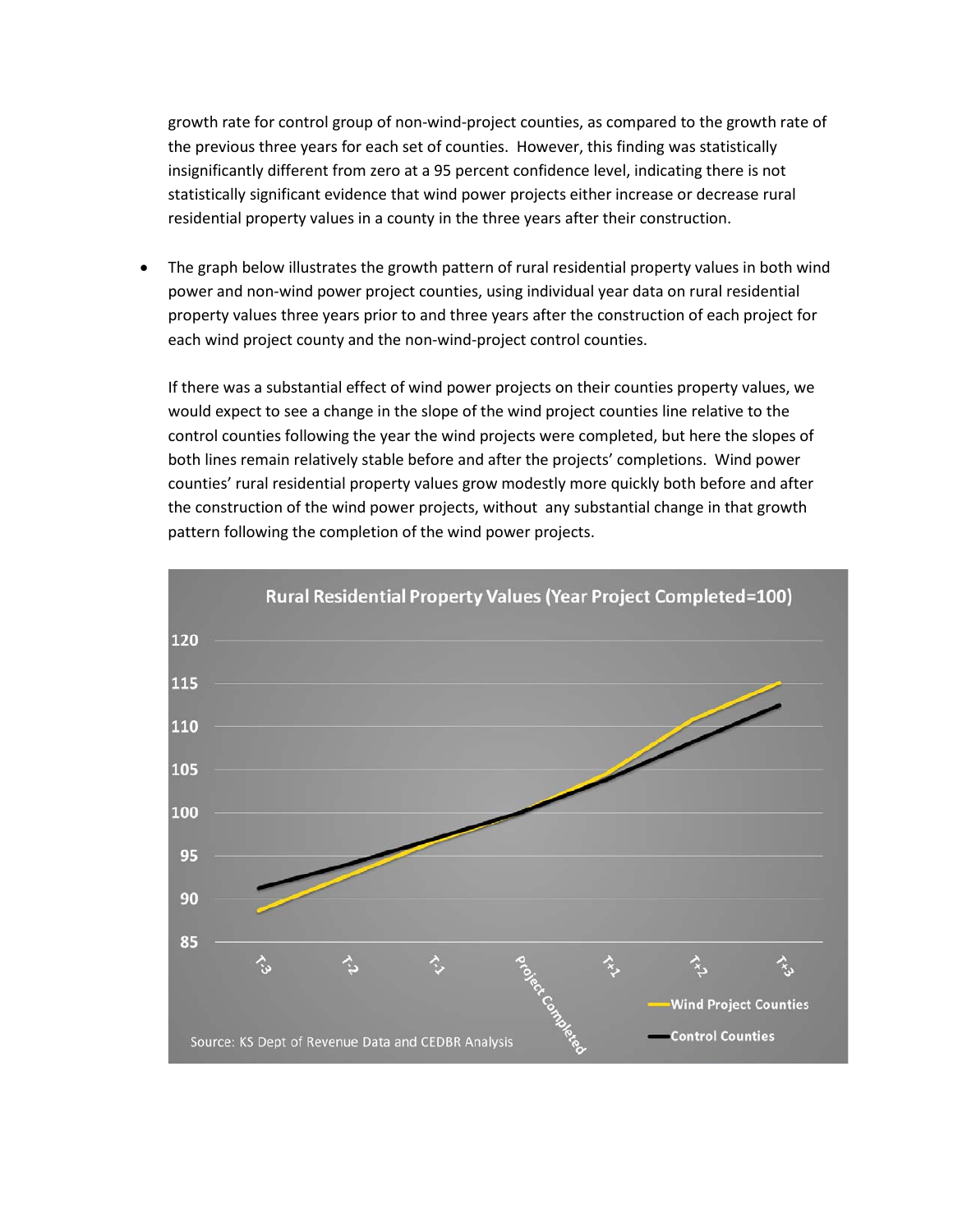## **Methodology**

A difference-in-differences estimator was employed to estimate how wind power projects affected the growth of rural residential property values in the counties in which they were constructed. Appraised rural residential property value data by county was provided by the Kansas Department of Revenue from 2002 to 2018, and data on the construction completion dates of 25 wind power projects across 21 different Kansas counties was provided by the Kansas Corporation Commission. Two wind power projects were excluded from the dataset due to their small size of less than 15 megawatts, while all wind power projects examined were between 40 and 470 megawatts.

Due to the wind power project completion dates occurring across multiple years, the following regression model was used to estimate the difference-in-differences estimator:

$$
Y_{it} = \sum_{t=2005}^{2015} (\alpha_t + \gamma_t Wind_i + \delta_t * After_{it}) + \beta_1 * Wind_i * After_{it} + \varepsilon_{it}
$$

Where  $Y_{it}$  was the three year average growth rate in rural residential property values either before or after the year a wind power project was completed,  $Wind_i$  indicates if a county had a wind power project completed in that specific year, and  $After<sub>it</sub>$  indicates if the average is from before or after specific year the wind power project was completed. This model allows for flexibility in the property value growth averages from year to year, differences in growth averages between wind power and nonwind power counties prior to the construction of the project from year to year, and differences in the growth rates before and after that specific year. Each county was weighted by its rural residential property value in the regression to provide a better representation of the effects on overall rural residential property values, rather than giving equal weight in the regression to counties with differing property values.

The comparison counties used in each year were all Kansas counties that did not have another wind power project overlapping either three-year average, excluding the five core urban counties of the five metropolitan areas in the state.

This model provides an estimate of effects of wind power project construction on the growth rate of rural property values, but this estimate does not provide a causal link for how wind power projects affect property values. The estimate could potentially be biased if another unknown factor, correlated with the timing of wind power project construction across Kansas counties, caused appraised total rural residential property values to increase or decrease. Additionally, if the effects of wind power projects on property values take more than three years after project completion to be realized, then those longer-term effects will not be captured in this analysis, since this analysis only examines three-year averages before and after the project.